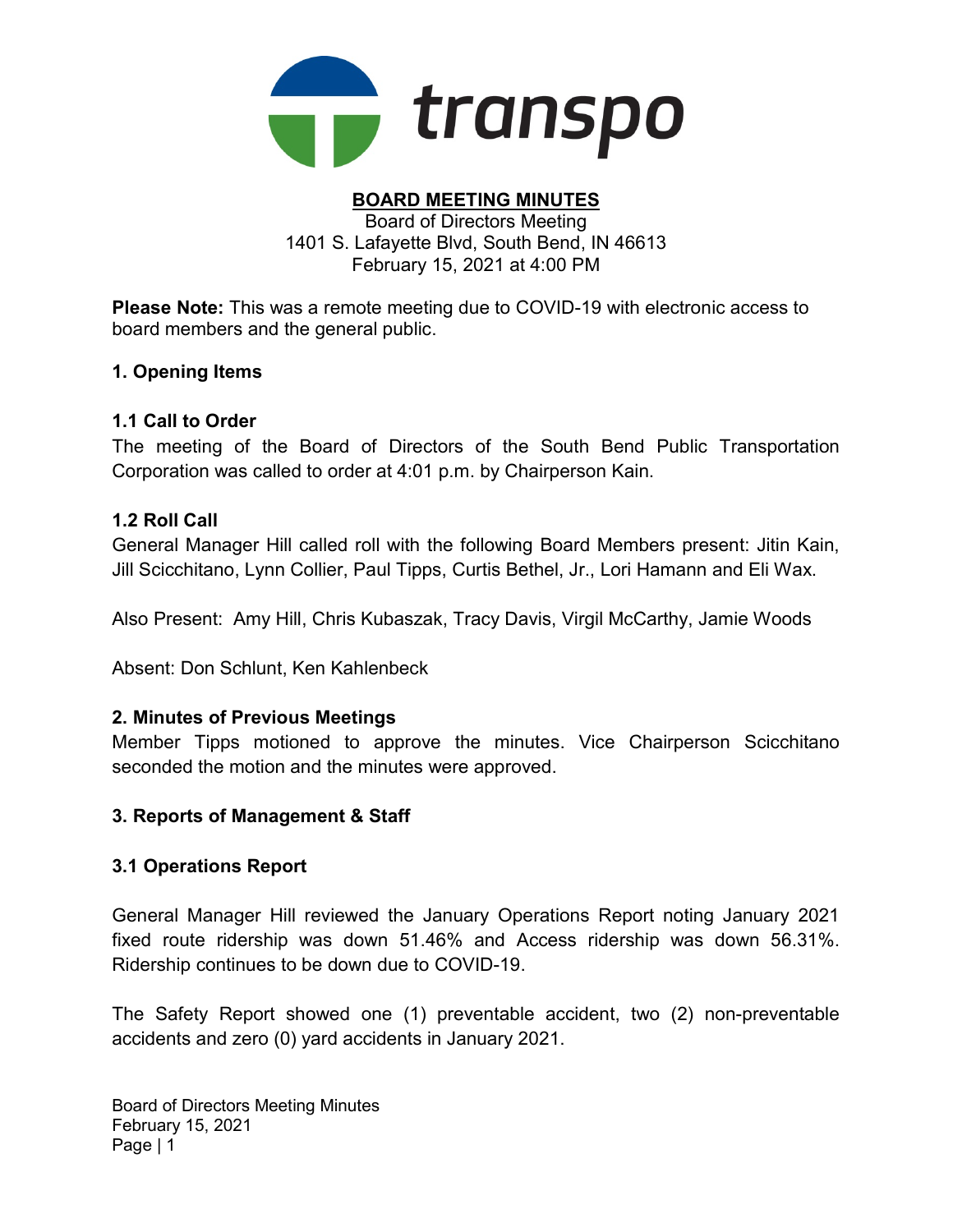The Passenger Service Reports were reviewed noting seven (7) fixed route reports were received with four (4) unsubstantiated, three (3) complaints with two (2) being monitored for future action and one (1) resulting in discipline.

Access received three (3) complaints with one (1) unsubstantiated, one (1) being monitored for future action and one (1) resulting in discipline.

Member Hamann asked about COVID-19 vaccines for the operators and General Manager Hill responded that the state is not prioritizing transit workers as originally recommended by the CDC. Transpo is encouraging all employees to obtain the vaccine when they are eligible and will continue to work with the St. Joseph County Health Department to see if there are additional opportunities available.

The full report was included in the board packet.

## 3.2 Finance Report

Controller Kubaszak reviewed the Finance Report noting that Passenger Revenue continues to be down as a result of the ridership decline. He pointed out the inventory adjustments in the Maintenance Department noting this will continue for the next several months as Director McCarthy continues to work through the updates. The end result will be a more accurate reflection of Transpo's inventory.

The local option income tax came in slightly higher than budget and he also noted the balance sheet shows an 18% return in the pension plan for 2020. The plan has improved significantly since the move to  $1<sup>st</sup>$  Source Bank.

He highlighted the Cash Forecast remains positive through the year, but will be adjusted as we move forward since it is based on historical trends.

Controller Kubaszak reviewed the current grants accounts and Member Collier asked about the 5339 grant funds. Controller Kubaszak responded the 5339 funds are specifically for vehicle purchases and the rehabilitation / renovation of transit facilities.

Member Tipps, chair of the Finance Committee, commented that Transpo is currently in a strong financial position, but the securement of future grants and remaining fiscally responsible will be critical as the organization moves forward. He thanked General Manager Hill, Controller Kubaszak and the rest of the team for their work.

The full report was included in the board packet.

## 3.3 Human Resource Report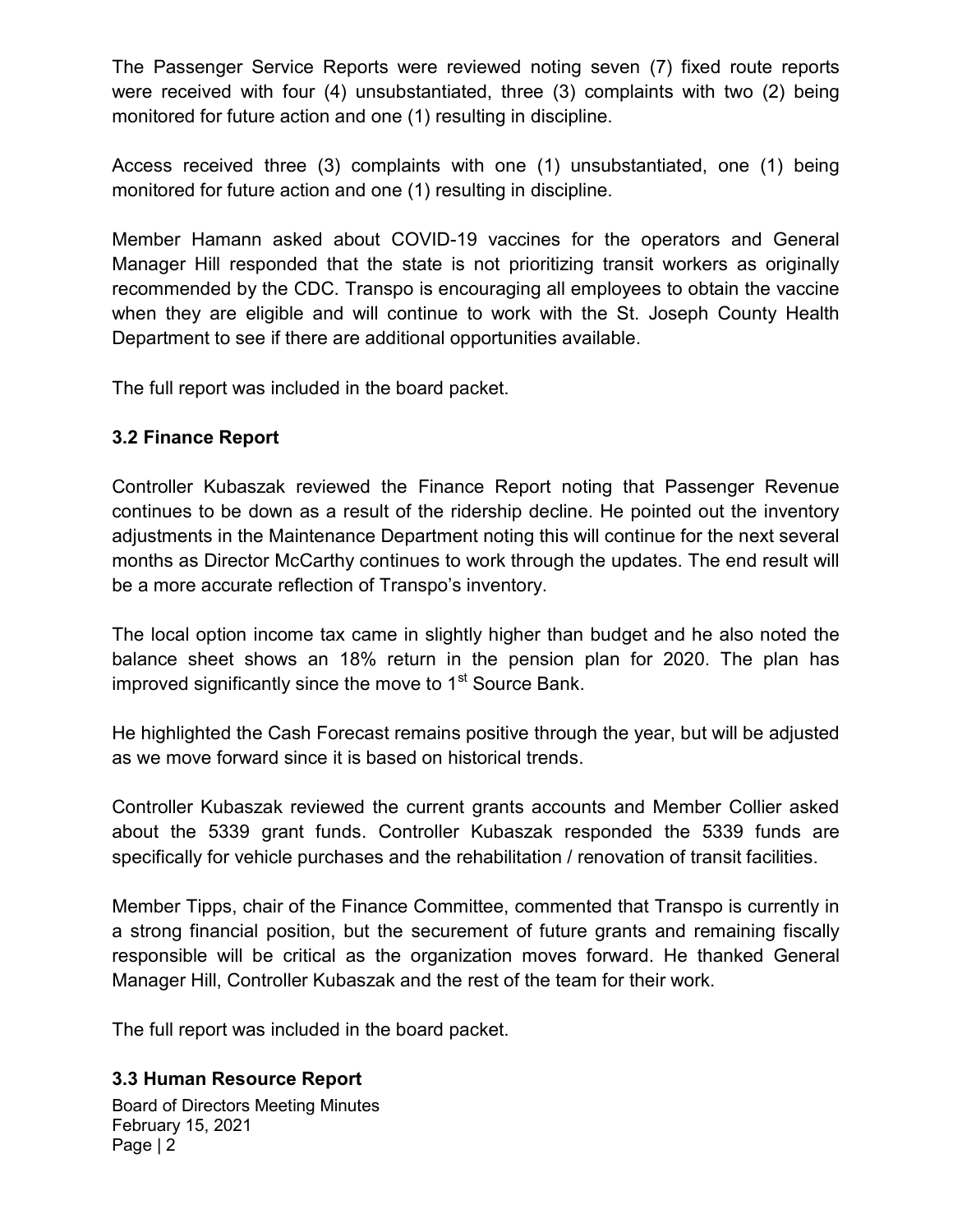Director Davis reviewed the HR report noting the current list of open positions. She noted Employment Open Houses are planned for February 24 and 27.

The full report was included in the board packet.

### 3.4 Maintenance Report

Director McCarthy reviewed the Maintenance report noting 47 preventative maintenance inspections were completed. There were no service interruptions, 20 bus changes without interruption and 18 service calls.

Member Collier as if the service calls were related to bus break-downs and Director McCarthy said no and the calls refer to any issue brought up by the operator such as a pass stuck in the farebox.

Member Tipps recognized and thanked Director McCarthy on the inventory adjustments as it is important to ensure the inventory is accurate with the current value reflected.

The full report was included in the board packet.

## 3.5 Marketing Report

General Manager Hill reviewed the Marketing report and highlighted the mobile ticketing pilot program with Token Transit. Usage and ridership continue to increase each month with over 3,900 rides in January 2021.

Transpo has hired a new Director of Marketing with an anticipated start date of March 1.

The full report was included in the board packet.

#### 3.6 Administrative Report

General Manager Hill reviewed the Administration Report and explained that the new CDC mask mandate makes the wearing of face masks on public transit federal law. Transpo was already requiring masks, but updated signage and provided operators with handouts to inform passengers that it is now a federal requirement.

Member Hamann asked if Transpo has room in the budget to provide face masks for passengers and General Manager Hill confirmed face masks are available for passengers and Transpo will continue to distribute through South Street Station, security and street supervisors.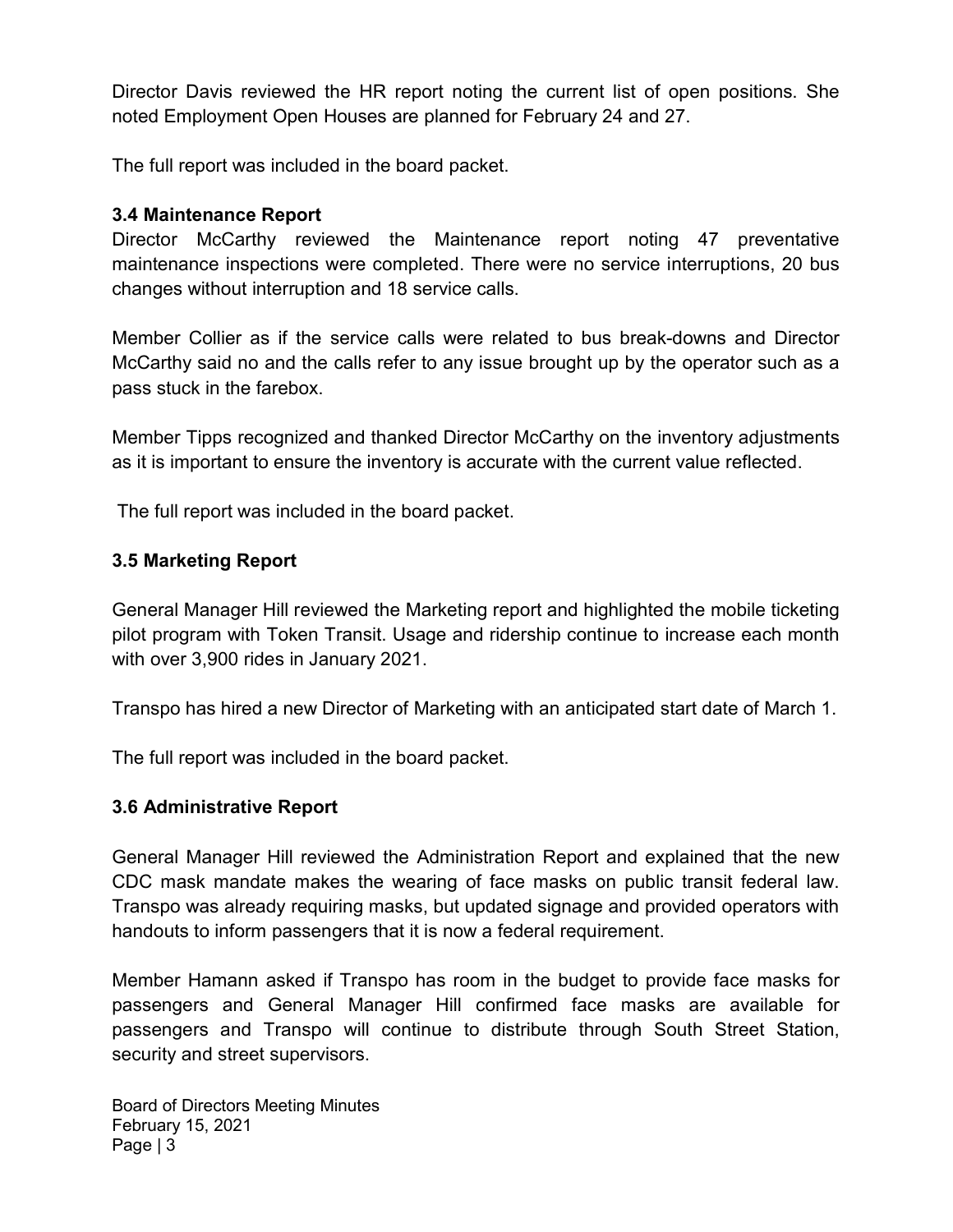General Manager Hill noted that state lobbyist, Libby Cierzniak, is sending weekly updates to the board. There was some initial concern regarding the PMTF in the state budget, but budget drafts have the funding continuing at current levels. She explained there is still a push to honor the non-reverting fund with ongoing coordination with other transit systems in the state.

She provided an update on the Strategic Plan highlighting the RFP for the Comprehensive Operational Analysis will be issued in Q1. Staff and the finance committee have been reviewing and prioritizing capital needs.

The full report was included in the board packet.

## 4.0 Introductions to Resolutions

## 4.1 RESOLUTION 04-2021

A RESOLUTION OF THE BOARD OF DIRECTORS OF THE SOUTH BEND PUBLIC TRANSPORTATION CORPORATION, SOUTH BEND, INDIANA APPROVING THE FINANCIAL TRANSACTIONS DURING THE MONTH OF JANUARY WITHIN THE CORPORATION'S CAPITAL IMPROVEMENT FUND.

**Staff Report:** Investments and payments were made from the Capital Improvement Fund during the month of January 2021. The Corporation's share, which is required by the Federal government, totaled \$4,667.96.

Member Tipps motioned to approve Resolution 04-2021, Member Bethel seconded the motion. The motion passed 7-0.

## 4.2 RESOLUTION 05-2021

A RESOLUTION OF THE BOARD OF DIRECTORS OF THE SOUTH BEND PUBLIC TRANSPORTATION CORPORATION, SOUTH BEND, INDIANA APPROVING THE FINANCIAL TRANSACTIONS INCURRED DURING THE PAST THIRTY-ONE (31) DAYS OF JANUARY WITHIN THE CORPORATION'S PAYROLL & TRANSPORTATION FUND.

Staff Report: There were a total of 59 checks issued January 1-31 for a total disbursement of \$293,926.

Member Tipps motioned to approve Resolution 05-2021. Member Hamann seconded the motion. Motion passed 7-0.

## 4.3 RESOLUTION 06-2021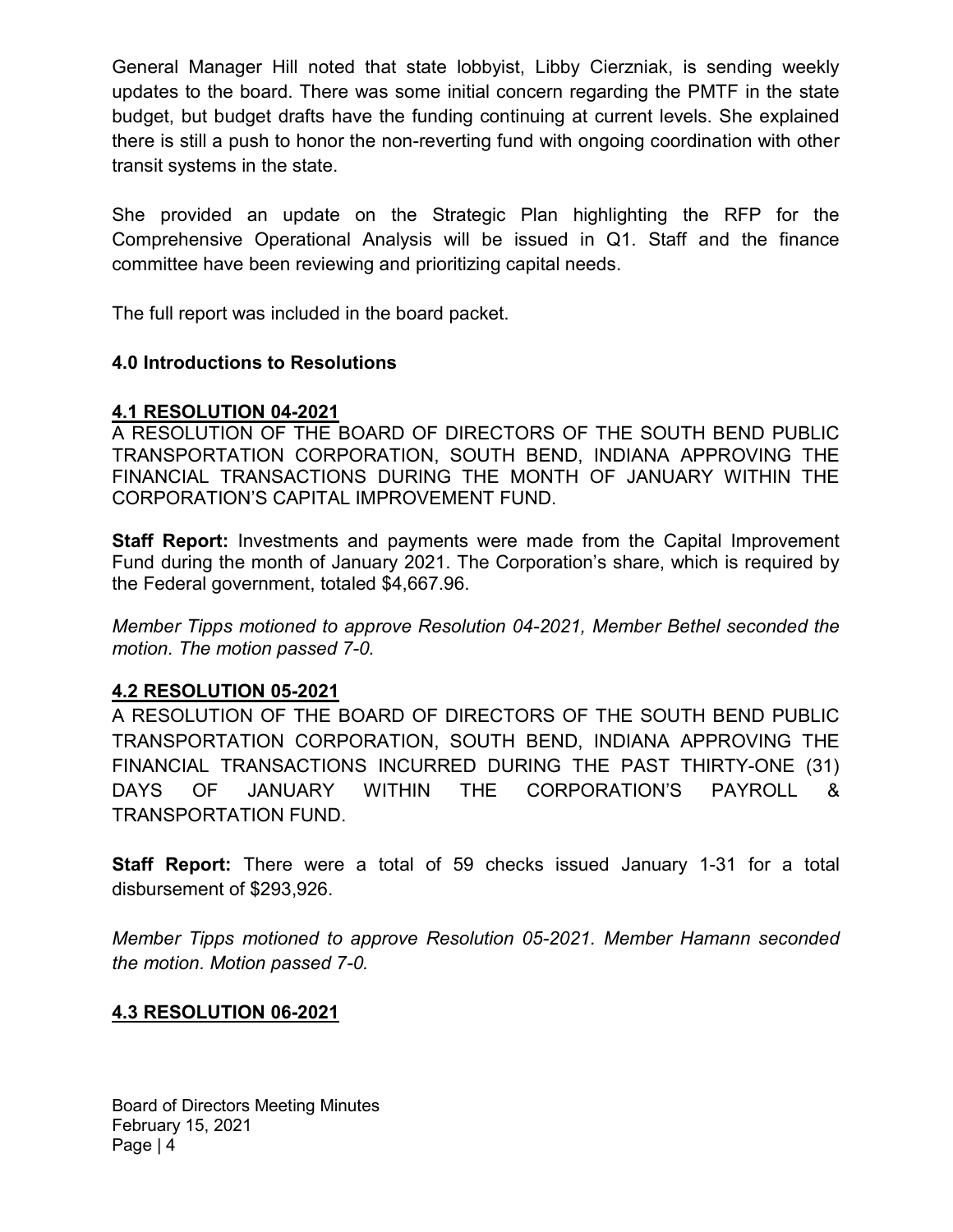A RESOLUTION OF THE BOARD OF DIRECTORS OF THE SOUTH BEND PUBLIC TRANSPORTATION CORPORATION, SOUTH BEND, INDIANA APPROVING THE DISPOSAL OF NINE GILLIG FIXED ROUTE BUSES

Staff Report: General Manager Hill reported the useful life of a transit bus is 12 years and these nine all range in age from 17-19 years. Five (5) of the vehicles are no longer operational and are out of service. All nine (9) will be disposed in accordance with FTA regulations to make way for the nine (9) new buses on order. Any funds over \$5,000 will need to be returned to the FTA; however, given the condition of the vehicles it is highly unlikely that level will be reached.

Member Tipps motioned to approve Resolution 06-2021. Member Curtis seconded the motion. Motion passed 7-0.

## 5. Any Other Motions

None

## 6. Chairperson's Report

Chairperson Kain asked board members to check their emails regularly as the information and updates, especially the state and federal legislative issues, are helpful. If any members have issues accessing their email, they should reach out to General Manager Hill. He also noted that he will continue to work with General Manager Hill to identify training opportunities for the board members this quarterly.

## 7. All Other Unfinished Business, Including New Business

7.1 Conflict of Interest and Confidentiality Forms – General Manager Hill reminded board members to complete and submit their forms. Forms were provided via email and hard copies are available if anyone would like to receive one in the mail or stop by the office to sign.

7.2 2021 Fraud Risk Policy – Controller Kubaszak reviewed the policy noting there have not been any changes. The annual audit with Crowe does require acknowledgement of the policy, but a vote is not needed. He did note the policy references the Audit Committee which is defined as the Finance Committee. This document will be updated to recognize the changes from the previous Finance & Administration Committee to the current Finance Committee.

Member Tipps asked if Transpo provided corporate credit cards and Controller Kubaszak confirmed noting that all purchases require advance approval. General Manager Hill also stated there is a separate credit card policy that requires an employee signature.